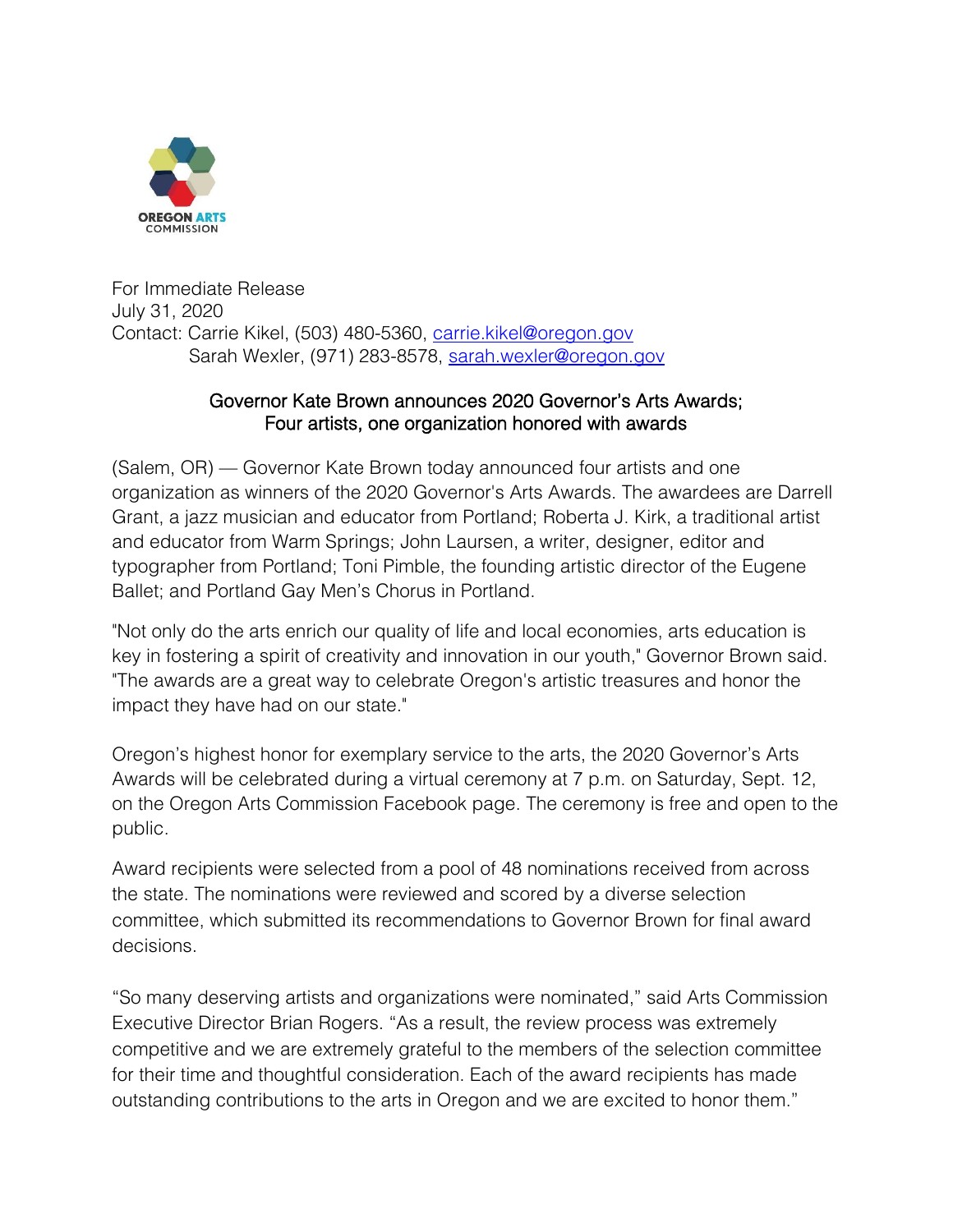Members of the 2020 review committee are: Chris Ayzoukian, general manager, Patricia Reser Center for the Arts, (Beaverton); Avantika Bawa, associate professor, Washington State University and Arts Commissioner (Portland); Sue Dixon, general director, Portland Opera, 2017 Governor's Arts Award recipient (Portland); David Harrelson, cultural resource department manager, Chachalu Museum and Cultural Center (Grand Ronde); Leah Horner, regional solutions director and jobs and economy policy adviser, Office of Governor Kate Brown; Anne Taylor, violinist and chair, Oregon Arts Commission, (La Grande); Shelly Toon Lindburg, artist, executive director, Columbia Gorge Arts in Education (Hood River); and Matt Stringer, executive director, Four Rivers Cultural Center, and Arts Commissioner (Ontario).

The 2020 Governor's Arts Awards award object will be designed and produced by artist [Jim Piper.](https://www.jimpiper.com/)

About the 2020 Governor's Arts Award recipients:

# Darrell Grant (Portland)

A tenured professor of Jazz Studies and Associate Director of the School of Music at PSU, as well as the founding Director of the Leroy Vinnegar Jazz Institute, Darrell Grant is a highly recognized leader in the musical life of the Pacific Northwest. Since coming to Portland in 1997, Grant has directed cultural exchange programs in Russia, composed commissioned works that fuse jazz and chamber music, and served as the vice president of the Board of Chamber Music America. Dedicated to civic engagement through artistry, he has driven pianos deep into state forests to support the environment, arranged protest anthems, shared the stage with Nobel Laureate Bishop Desmond Tutu, written an opera about gentrification, and now teaches an Artist as Citizen course at PSU.

Born in 1962, Grant grew up in Denver, Colorado, in a musical family. He began classical lessons at 7, discovered jazz in school, and played professional gigs as a teenager. At 17, he won a scholarship to the Eastman School of Music where he studied classical piano and deepened his love of jazz. He earned a masters in Jazz Studies at the University of Miami in 1986. In New York City, he broke into the jazz scene. In 1989, an album by his group Current Events, featuring funk, world beat and jazz, reached the Top 20 on Billboard's contemporary jazz chart. Grant became one of New York's most in-demand players. In 1992, he joined drummer Tony Williams' quintet and soon after recorded his solo debut "Black Art." As a bandleader and solo artist, he has toured throughout the U.S., Canada and Europe as well as in Turkey and Japan, in venues from La Villa jazz club in Paris to the Havana Jazz Festival. He has performed and recorded with Branford Marsalis, David Sanborn, Esperanza Spalding, John Clayton, Nicholas Payton, Jack Dejohnette, Terence Blanchard and Art Farmer.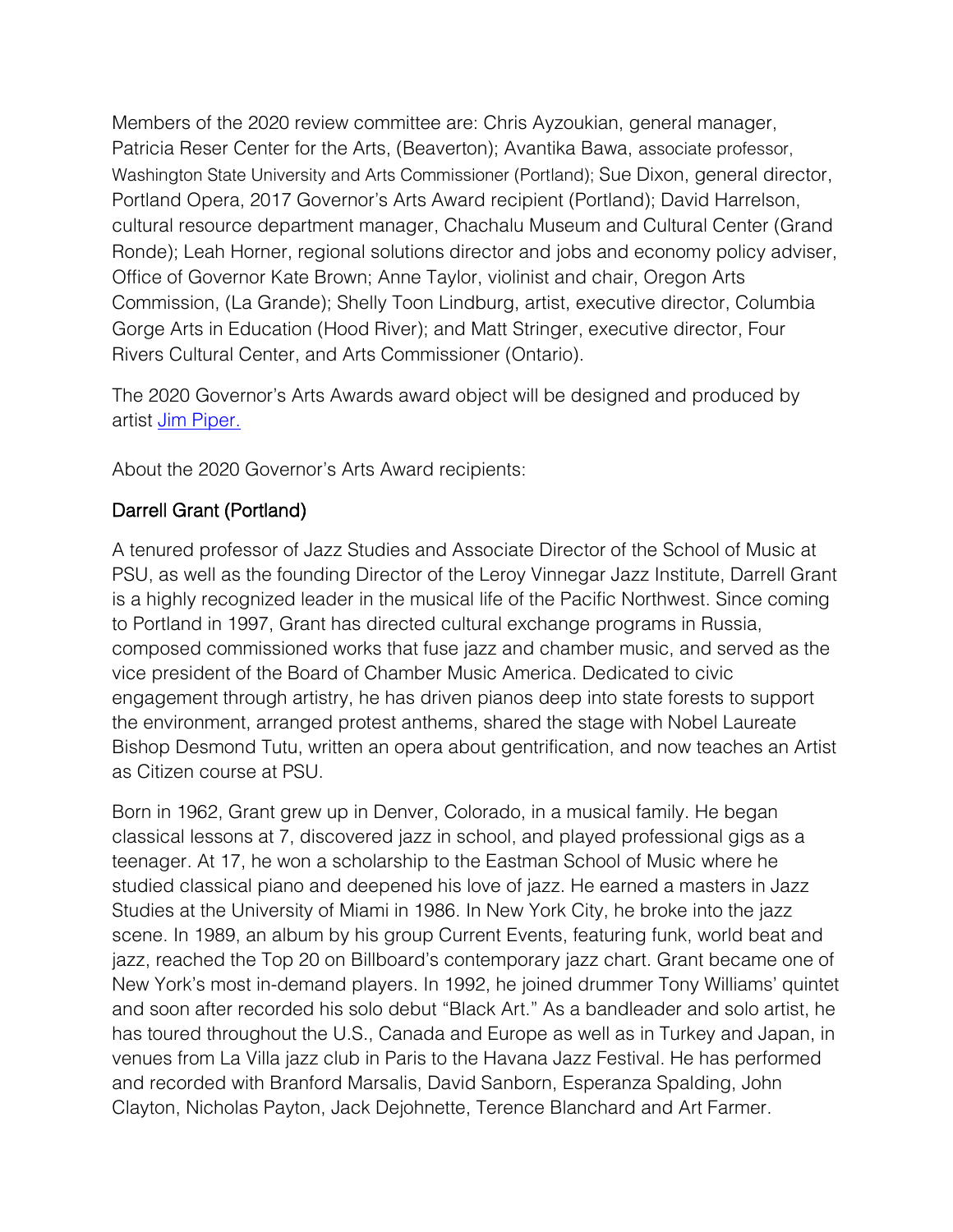## Roberta J. Kirk (Warm Springs)

H'Klumaiyat Roberta Joy Kirk is a member of the Confederated Tribes of the Warm Springs (CTWS). Tenino, Wasq'u on her mother's side and Diné on her father's side, Kirk is widely known for her traditional and award-wining beadwork.

Kirk learned to bead by observing her older sister's intricate work. "Beadwork and regalia making is very important to our people," Kirk explains. "We always show ourselves to Creator in our finest wear, and so we make beautiful clothing for our children and families." She makes beaded buckskin dresses, moccasins, beaded bags, beaded eagle fans, barrettes and buckskin burial outfits for men, women and children. Over the years, Kirk has volunteered to take on several apprentices to teach not just beadwork but the beliefs and ceremonies that make the beadwork meaningful. She has taught countless women how to do beadwork and dentalium work for regalia and everyday clothing and also has conducted several workshops on Plateau dressmaking.

Kirk also serves as a traditional food gatherer for the Simnasho Longhouse. She has a degree in museology and three-dimensional arts from the Institute of American Indian Arts, Santa Fe, New Mexico (1985) and has worked in a variety of museum positions, including at the Museum at Warm Springs and the National Museum of the American Indian. She was a board member for the Museum at Warm Springs from 2000 to 2020 and at present is a consultant for The High Desert Museum in Bend. From 2002 to 2019, Kirk was the Native American Graves Protection and Repatriation Act coordinator for the CTWS Cultural Resources Department and the review and compliance coordinator. She has been awarded funding three times to serve as a master artist for Oregon Folklife Network's Traditional Arts Apprenticeship Program. In 2020 the national First People's Fund awarded her a Community Spirit Award.

# John Laursen (Portland)

John Laursen is a writer, designer, editor and typographer. For four decades he has owned and operated Press-22, a Portland studio specializing in the design and production of high-quality books and text-based public art projects. Among the institutions for which he has produced books and art catalogues are the Portland Art Museum, the Oregon Historical Society, Whitman College, Reed College, Marylhurst University, Oregon Health & Science University and the Regional Arts & Culture Council. His work in public art includes the creation of commemorative installations for the Oregon Cultural Heritage Commission and serving on the design team for the Oregon Holocaust Memorial. The Special Collections archive at the University of Oregon's Knight Library maintains a collection of works on paper from Press-22, which is updated periodically.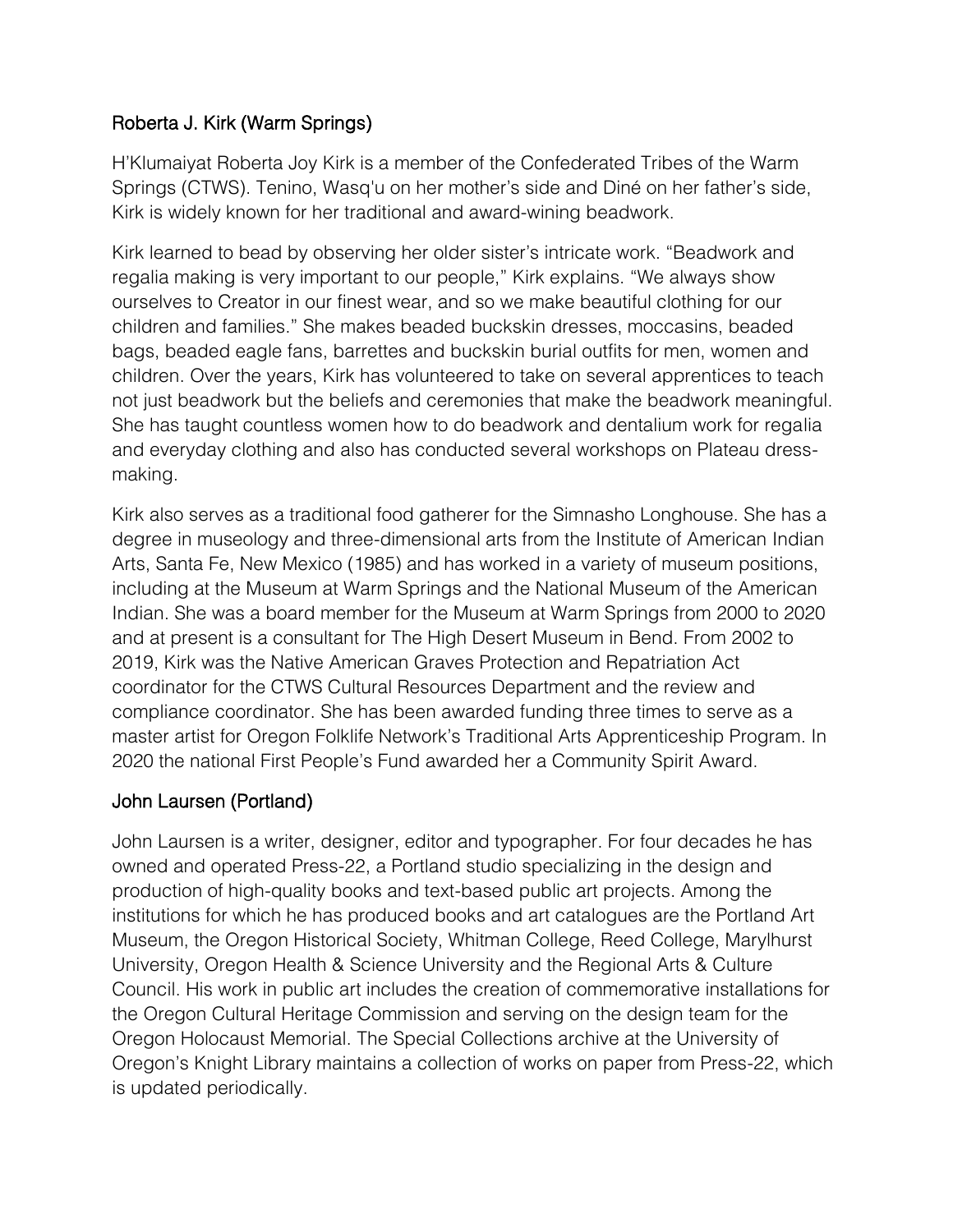In 2002 Laursen, together with his close friend photographer and curator Terry Toedtemeier, formed the Northwest Photography Archive, a nonprofit organization whose mission is to publish books of artistically and historically important photographs from the region. Their first volume was "Wild Beauty: Photographs of the Columbia River Gorge, 1867–1957," which they co-authored and Laursen designed. Their work on "Wild Beauty," published in 2008, led to a major exhibition at the Portland Art Museum. The book was a finalist for the Oregon Book Awards in nonfiction, and was declared the best Northwest book of the year across all categories by The Oregonian. Laursen is currently working on the NWPA's second volume, "Enduring Spirit: Photographs of Northwest Indians, 1855–1934."

Laursen was born in Tacoma, Washington; as a child he lived in Washington, Oregon, Minnesota, Massachusetts, Arizona, and California. He came to Oregon in the 1960s to attend Reed College and since then has immersed himself in the history of the Pacific Northwest. In addition to his degree from Reed, Laursen holds a master's degree in political science from UCLA.

## Toni Pimble (Eugene)

Toni Pimble has been the Artistic Director of Eugene Ballet for more than 40 years. Born in England, Pimble studied at Elmhurst Ballet School. Her professional career began in Germany with notable choreographers Lothar Höfgen, Anthony Taylor, Nils Christie Michel Descombey and Miko Sparemblek. She co-founded the Eugene Ballet Company in 1978 with Riley Grannan. She has choreographed over 60 works for the Eugene Ballet Company, many of those productions involving collaborations with composers, literary and visual artists and local arts organizations including Eugene Concert Choir, Eugene Opera, Oregon Bach Festival, Oregon Mozart Players, The Shedd Institute for the Arts and the University of Oregon School of Music and Dance.

Her creative work has brought her a number of awards and fellowships, including two Oregon Arts Commission Artist Fellowship Awards and a National Endowment for the Arts Choreographer's Fellowship Grant. Pimble's work has been performed by Atlanta Ballet, New York City Ballet, Pacific Northwest Ballet, Washington Ballet, Nevada Dance Theatre, Oregon Ballet Theater, Ballet NY, Kansas City Ballet and Oklahoma City Ballet.

#### Portland Gay Men's Chorus (Portland)

The fourth-oldest gay men's chorus in the country, Portland Gay Men's Chorus (PGMC) was founded in 1980 by two local musicians seeking to fill a social and artistic void in the community. PGMC is currently celebrating its 40th Anniversary Season and remains an important contributor to Portland's cultural life, recognized nationally for helping to revive men's choral singing by commissioning new works and performing music of high quality. PGMC's mission seeks to expand, redefine and perfect the